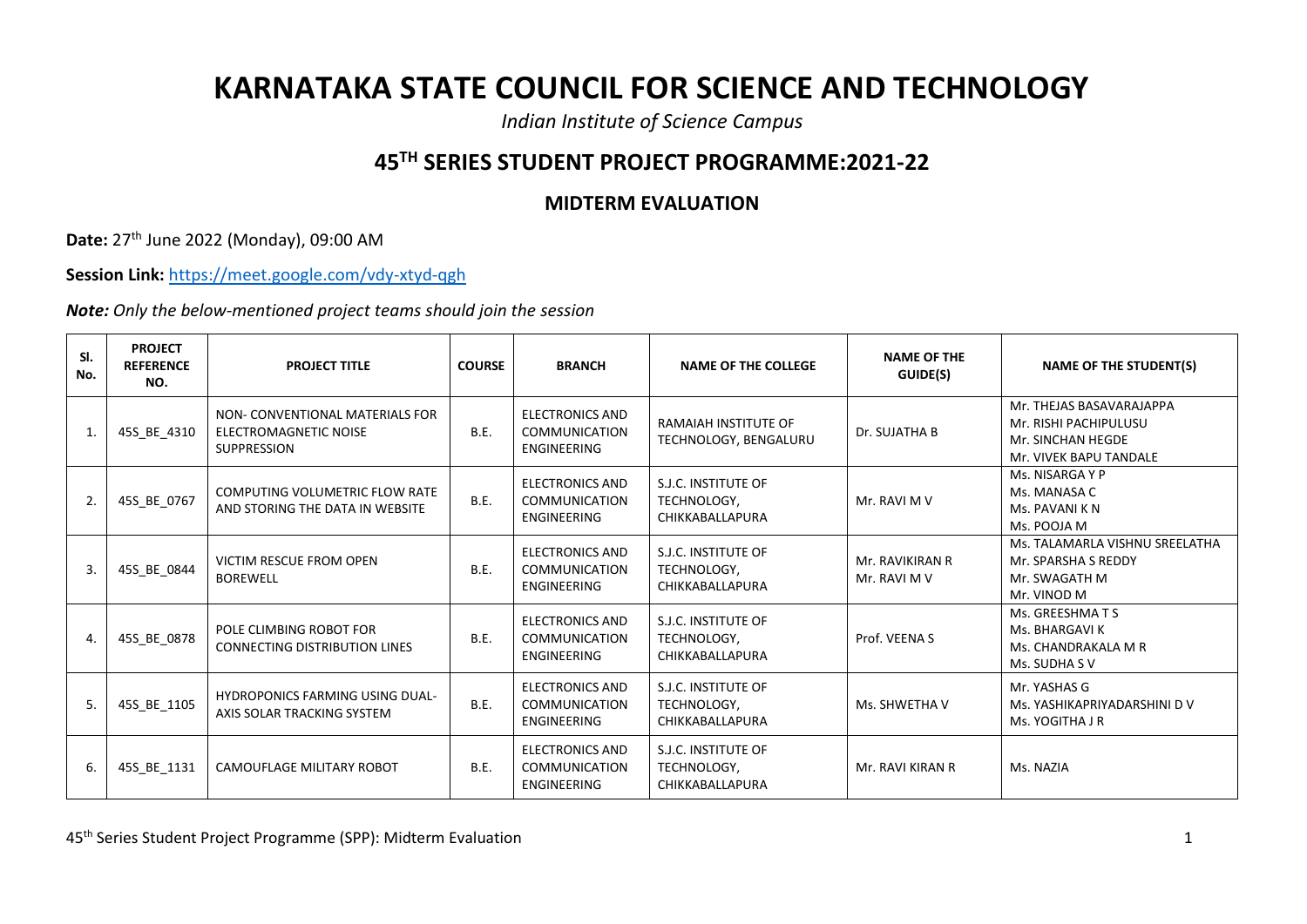| 7.  | 45S_BE_1173 | <b>IMPLEMENTATION OF REAL TIME</b><br><b>HAND GESTURES FOR 3D</b><br>HOLOGRAPHIC DISPLAY USING<br>ARTIFICIAL INTELLIGENCE | <b>B.E.</b> | <b>ELECTRONICS AND</b><br>COMMUNICATION<br>ENGINEERING        | S.J.C. INSTITUTE OF<br>TECHNOLOGY,<br>CHIKKABALLAPURA | Dr. S BHARGAVI                             | Ms. EPPARLA PADMINI<br>Ms. BHOOMIKA R<br>Ms. K NIKHILA<br>Ms. KAVYA T                 |
|-----|-------------|---------------------------------------------------------------------------------------------------------------------------|-------------|---------------------------------------------------------------|-------------------------------------------------------|--------------------------------------------|---------------------------------------------------------------------------------------|
| 8.  | 45S_BE_1246 | IOT BASED SMART SECURITY AND<br>SURVEILLANCE SYSTEM                                                                       | B.E.        | <b>ELECTRONICS AND</b><br>COMMUNICATION<br><b>ENGINEERING</b> | S.J.C. INSTITUTE OF<br>TECHNOLOGY,<br>CHIKKABALLAPURA | Mr. MANJUNATHA<br>SIDDAPPA<br>Mr. RAVI M V | Mr. NELSON V I<br>Mr. PRASHANTH KUMAR G B<br>Ms. PRATHIMA S<br>Ms. MOUNICA V          |
| 9.  | 45S_BE_2385 | A LOW COST MULTI-SENSOR FOR<br>INVESTIGATING THE STRUCTURAL<br>RESPONSE OF STRUCTURES                                     | B.E.        | <b>ELECTRONICS AND</b><br>COMMUNICATION<br><b>ENGINEERING</b> | S.J.C. INSTITUTE OF<br>TECHNOLOGY,<br>CHIKKABALLAPURA | Dr. NAGENDRA KUMAR<br>M                    | Ms. JALAJERLA PRAVALIKA<br>Ms. BRUNDA N<br>Ms. DHANALAKSHMI Y S<br>Ms. HAMSA V        |
| 10. | 45S_BE_4441 | DESIGN AND IMPLEMENTATION OF<br>VTOL UNMANNED AERIAL VEHICLE FOR<br>SURVEILLANCE                                          | B.E.        | <b>ELECTRONICS AND</b><br>COMMUNICATION<br><b>ENGINEERING</b> | SAI VIDYA INSTITUTE OF<br>TECHNOLOGY, BENGALURU       | Mr. AKSHITH<br><b>MONNAPPA K</b>           | Mr. MANJUNATH R L<br>Mr. KUSHAL KUMAR K S<br>Mr. MANOJ S<br>Ms. MARIA FRANCIS D       |
| 11. | 45S_BE_4554 | UNIVERSAL FAST CHARGING STATION<br>FOR ELECTRIC VEHICLES AND BATTERY<br>MANAGEMENT SYSTEM                                 | B.E.        | <b>ELECTRONICS AND</b><br>COMMUNICATION<br><b>ENGINEERING</b> | SAI VIDYA INSTITUTE OF<br>TECHNOLOGY, BENGALURU       | Dr. MANORANJAN<br><b>KUMAR</b>             | Ms. SUSHMITHA R<br>Ms. TEJASWINI J<br>Ms. V.HEMANTHA KUMARI<br>Ms. K HARSHITHA        |
| 12. | 45S_BE_0420 | <b>ERRAND RIDER BOT</b>                                                                                                   | <b>B.E.</b> | <b>ELECTRONICS AND</b><br>COMMUNICATION<br>ENGINEERING        | SAMBHRAM INSTITUTE OF<br>TECHNOLOGY, BENGALURU        | Ms. S SOWNDESWARI                          | Ms. TANYA R<br>Mr. HEMANTH.K.GOWDA<br>Mr. MADHUSHREE.R<br>Mr. SANDEEP.S               |
| 13. | 45S_BE_0427 | <b>AUTOMOBILE BLACK BOX</b>                                                                                               | B.E.        | <b>ELECTRONICS AND</b><br>COMMUNICATION<br><b>ENGINEERING</b> | SAMBHRAM INSTITUTE OF<br>TECHNOLOGY, BENGALURU        | Dr. SAPNA M K                              | Mr. NUMAN SHARIFF<br>Mr. ANANDHAN VS                                                  |
| 14. | 45S_BE_0519 | SOLAR POWERED E-VEHICLE                                                                                                   | <b>B.E.</b> | <b>ELECTRONICS AND</b><br>COMMUNICATION<br><b>ENGINEERING</b> | SAMBHRAM INSTITUTE OF<br>TECHNOLOGY, BENGALURU        | Ms. SHILPA<br>CHIPPALAKATTI                | Ms. DIVYASHREE J A<br>Ms. BHAVYASHREE R<br>Ms. BLESSICA SARADONA R                    |
| 15. | 45S BE 0626 | <b>AQUABOT</b>                                                                                                            | <b>B.E.</b> | <b>ELECTRONICS AND</b><br>COMMUNICATION<br><b>ENGINEERING</b> | SAMBHRAM INSTITUTE OF<br>TECHNOLOGY, BENGALURU        | Ms. MANJULA G HEGDE                        | Ms. CHAYA V<br>Ms. SAHANA H K<br>Ms. RAJINI V<br>Ms. BHAVANA B.V                      |
| 16. | 45S_BE_1443 | PARAFFIN LEVEL DETECTOR IN EDIBLE<br>OIL USING IoT                                                                        | <b>B.E.</b> | <b>ELECTRONICS AND</b><br>COMMUNICATION<br><b>ENGINEERING</b> | SAMBHRAM INSTITUTE OF<br>TECHNOLOGY, BENGALURU        | Dr. SHREESHA<br>KALKOOR.                   | Mr. SHASHANTH GOWDA H C<br>Ms. ARPITHA H.S<br>Mr. VIJAY KUMAR. S<br>Mr. YOGANANDA M.N |
| 17. | 45S_BE_2917 | ANDROID CONTROLLED WILDLIFE<br><b>OBSERVATION ROBOT</b>                                                                   | <b>B.E.</b> | <b>ELECTRONICS AND</b><br>COMMUNICATION<br><b>ENGINEERING</b> | SAPTHAGIRI COLLEGE OF<br>ENGINEERING, BENGALURU       | Prof. PRATHIBHA P<br>Prof. AGALYA P        | Mr. RAKSHITH D<br>Mr. NIKHIL M KUMAR<br>Mr. SHASHANK S                                |